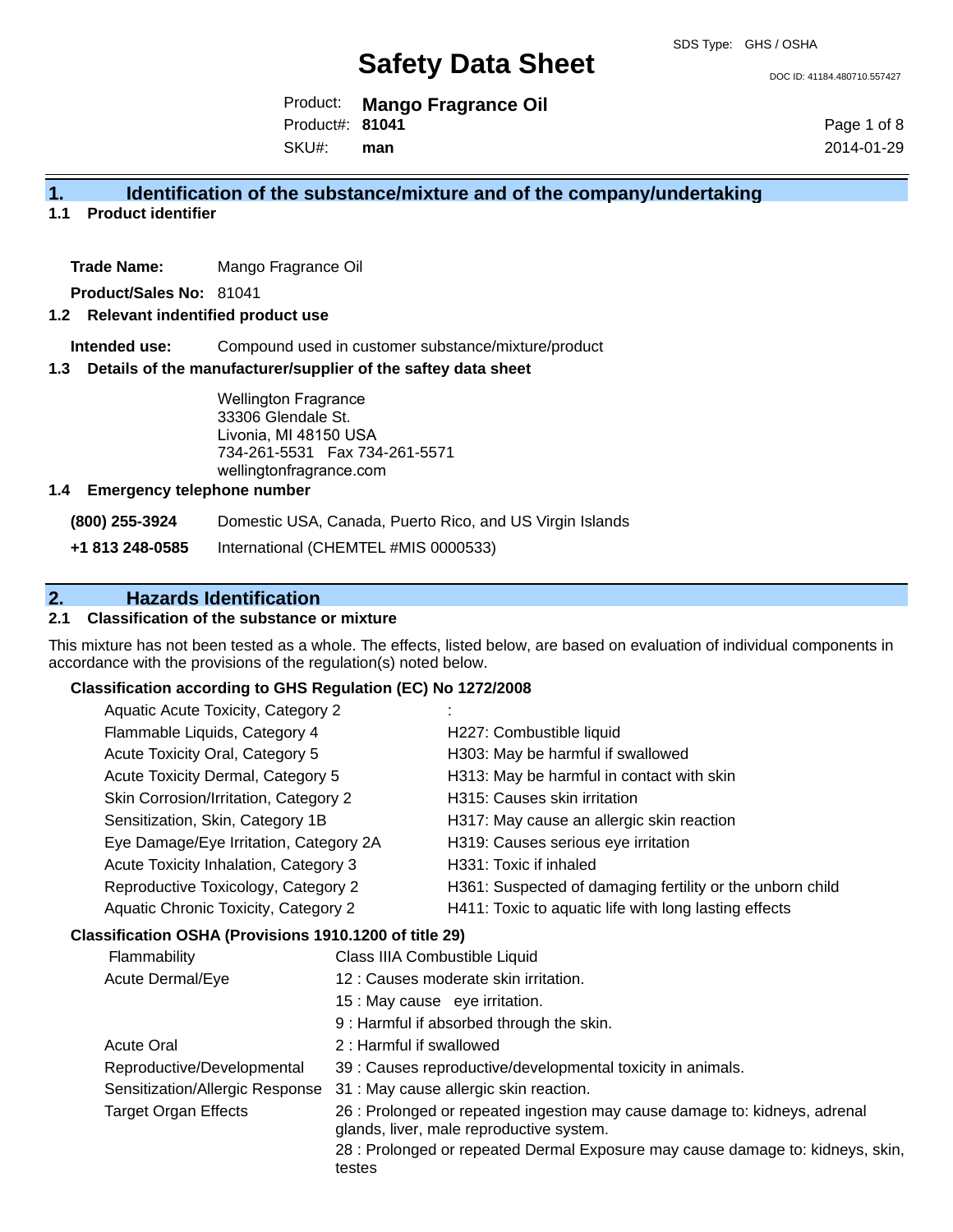DOC ID: 41184.480710.557427

|                 | Product: Mango Fragrance Oil |
|-----------------|------------------------------|
| Product#: 81041 |                              |
| SKU#: man       |                              |

Page 2 of 8 2014-01-29

Carcinogenicity This mixture contains ingredients identified as carcinogens, at 0.1% or greater, by the following:None [X] ACGIH [ ] IARC [ ] NTP [ ] OSHA [ ]

#### **2.2 Label elements**

#### **Labelling (REGULATION (EC) No 1272/2008)**

**Hazard pictograms**









#### **Signal Word: Danger, Warning**

#### **Hazard statments**

| H <sub>227</sub> | Combustible liquid                                  |
|------------------|-----------------------------------------------------|
| H <sub>303</sub> | May be harmful if swallowed                         |
| H313             | May be harmful in contact with skin                 |
| H315             | Causes skin irritation                              |
| H317             | May cause an allergic skin reaction                 |
| H319             | Causes serious eye irritation                       |
| H331             | Toxic if inhaled                                    |
| H361             | Suspected of damaging fertility or the unborn child |
| H411             | Toxic to aquatic life with long lasting effects     |

#### **Precautionary Statements**

#### **Prevention:**

| P <sub>201</sub>     | Obtain special instructions before use                                                                                           |
|----------------------|----------------------------------------------------------------------------------------------------------------------------------|
| P <sub>202</sub>     | Do not handle until all safety precautions have been read and understood                                                         |
| P <sub>233</sub>     | Keep container tightly closed                                                                                                    |
| P <sub>235</sub>     | Keep cool                                                                                                                        |
| P <sub>264</sub>     | Wash hands thoroughly after handling                                                                                             |
| P <sub>271</sub>     | Use only outdoors or in a well-ventilated area                                                                                   |
| P <sub>272</sub>     | Contaminated work clothing should not be allowed out of the workplace                                                            |
| P <sub>273</sub>     | Avoid release to the environment                                                                                                 |
| P <sub>281</sub>     | Use personal protective equipment as required                                                                                    |
| <b>Response:</b>     |                                                                                                                                  |
| P302 + P352          | IF ON SKIN: Wash with soap and water                                                                                             |
| $P304 + P340$        | IF INHALED: Remove victim to fresh air and keep at rest in a position comfortable for<br>breathing                               |
| $P305 + P351 + P338$ | IF IN EYES: Rinse cautiously with water for several minutes Remove contact lenses if<br>present and easy to do. continue rinsing |
| $P308 + P313$        | IF exposed or concerned: Get medical advice/attention                                                                            |
| P311                 | Call a POISON CENTER or doctor/physician                                                                                         |
| P312                 | Call a POISON CENTER or doctor/physician if you feel unwell                                                                      |
| $P333 + P313$        | If skin irritation or a rash occurs: Get medical advice/attention                                                                |
| $P337 + P313$        | If eye irritation persists: Get medical advice/attention                                                                         |
| P362                 | Take off contaminated clothing and wash before reuse                                                                             |
| P363                 | Wash contaminated clothing before reuse                                                                                          |
|                      |                                                                                                                                  |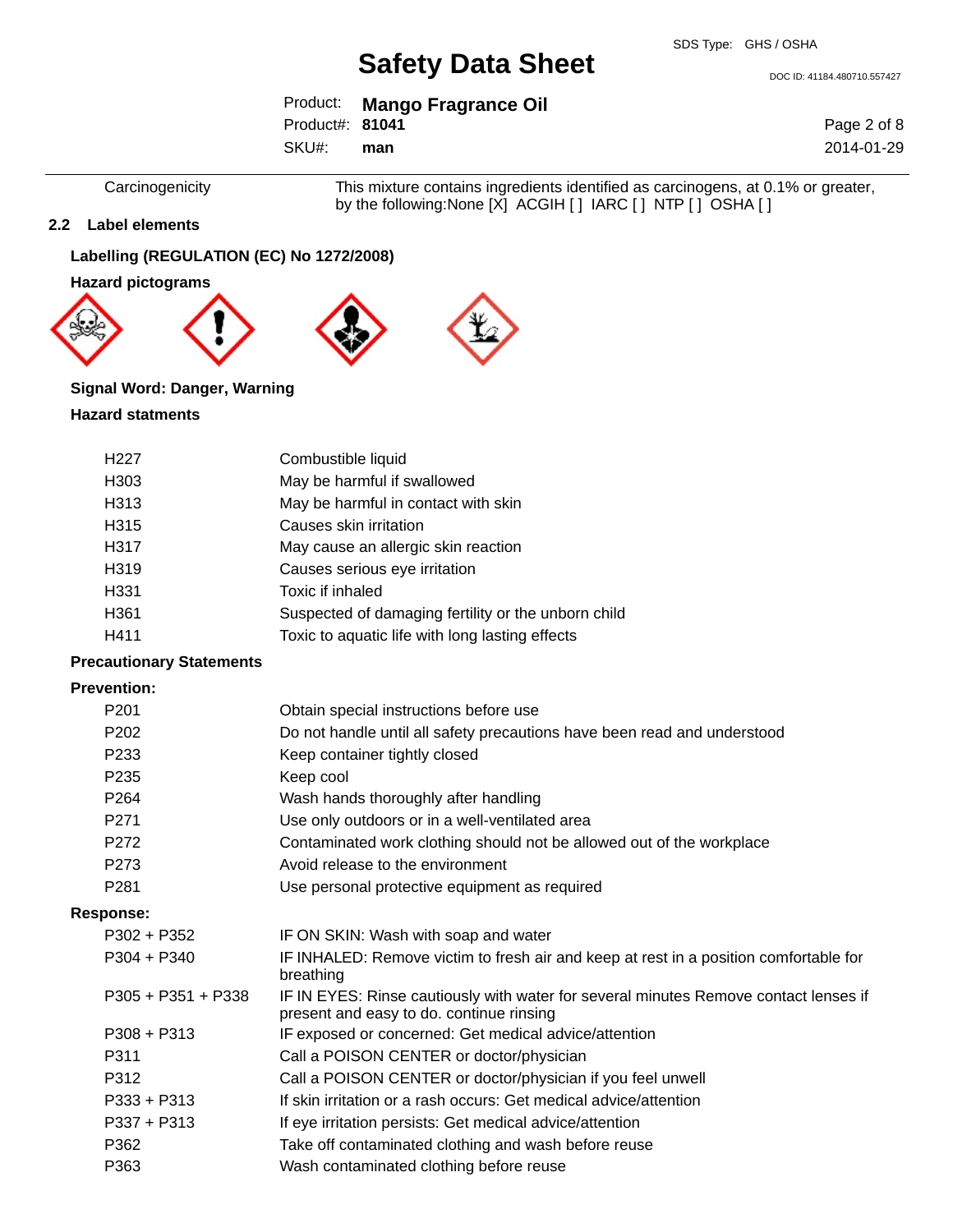DOC ID: 41184.480710.557427

Page 3 of 8 2014-01-29

|                 | Product: Mango Fragrance Oil |
|-----------------|------------------------------|
| Product#: 81041 |                              |
| SKU#: man       |                              |

P370 + P378 In case of fire: Use Carbon dioxide (CO2), Dry chemical, or Foam for extinction. Do not use a direct water jet on burning material P391 Collect Spillage

#### **2.3 Other Hazards**

**no data available**

#### **3. Composition/Information on Ingredients**

#### **3.1 Mixtures**

This product is a complex mixture of ingredients, which contains among others the following substance(s), presenting a health or environmental hazard within the meaning of the UN Globally Harmonized System of Classification and Labeling of Chemicals (GHS):

| CAS#<br>Ingredient       | EC#                                | Conc.<br>Range                                 | <b>GHS Classification</b>    | <b>OSHA Classification</b> |
|--------------------------|------------------------------------|------------------------------------------------|------------------------------|----------------------------|
| 84-66-2                  | 201-550-6                          | 30 - 40 %                                      | H316                         |                            |
| Diethyl phthalate        |                                    |                                                |                              |                            |
| 8050-15-5                | 232-476-2                          | 10 - 20 %                                      | H412                         | 31                         |
|                          |                                    | Methyl ester of rosin (partially hydrogenated) |                              |                            |
| 68647-72-3               | 232-433-8                          | $5 - 10%$                                      | H226; H304; H315; H317; H410 | 12, 3, 31                  |
|                          | Citrus aurantium var. dulcis       |                                                |                              |                            |
| 103-95-7                 | 203-161-7                          | $5 - 10%$                                      | H303; H315; H317             | 11, 15, 31                 |
|                          |                                    | 2-Methyl-3-(p-isopropylphenyl)propionaldehyde  |                              |                            |
| 80-54-6                  | 201-289-8                          | $2 - 5%$                                       | H302; H315; H361; H411       | 11, 15, 26, 28, 3, 31, 39  |
|                          | <b>Butylphenyl Methylpropional</b> |                                                |                              |                            |
| 118-58-1                 | 204-262-9                          | $2 - 5%$                                       | H303; H317; H320; H412       | 31                         |
| <b>Benzyl Salicylate</b> |                                    |                                                |                              |                            |
| 104-61-0                 | 203-219-1                          | $2 - 5%$                                       | H316                         | 12, 15                     |
| gamma-Nonalactone        |                                    |                                                |                              |                            |
| 2705-87-5                | 220-292-5                          | $2 - 5%$                                       | H302; H312; H317; H332; H411 | 10, 12, 15, 3              |
|                          | Allyl cyclohexylpropionate         |                                                |                              |                            |
| 628-63-7                 | 211-047-3                          | $2 - 5%$                                       | H226                         |                            |
| Amyl Acetate             |                                    |                                                |                              |                            |
| 120-51-4                 | 204-402-9                          | $2 - 5%$                                       | H302; H313; H411             | 28, 3                      |
| <b>Benzyl Benzoate</b>   |                                    |                                                |                              |                            |
| 123-68-2                 | 204-642-4                          | $2 - 5%$                                       | H227; H301; H311; H331; H412 | 11, 3, 9                   |
| Allyl hexanoate          |                                    |                                                |                              |                            |
| $60 - 12 - 8$            | 200-456-2                          | $1 - 2%$                                       | H302; H313; H316; H319       | 11, 15, 3                  |
| phenethyl alcohol        |                                    |                                                |                              |                            |
| 4940-11-8                | 225-582-5                          | $1 - 2%$                                       | H302                         | $\overline{2}$             |
| Ethyl maltol             |                                    |                                                |                              |                            |
| $93 - 92 - 5$            | 202-288-5                          | $1 - 2%$                                       | H <sub>227</sub>             |                            |
| methylbenzyl acetate     |                                    |                                                |                              |                            |
| 121-32-4                 | 204-464-7                          | $1 - 2%$                                       | H303; H320                   |                            |
| Ethyl vanillin           |                                    |                                                |                              |                            |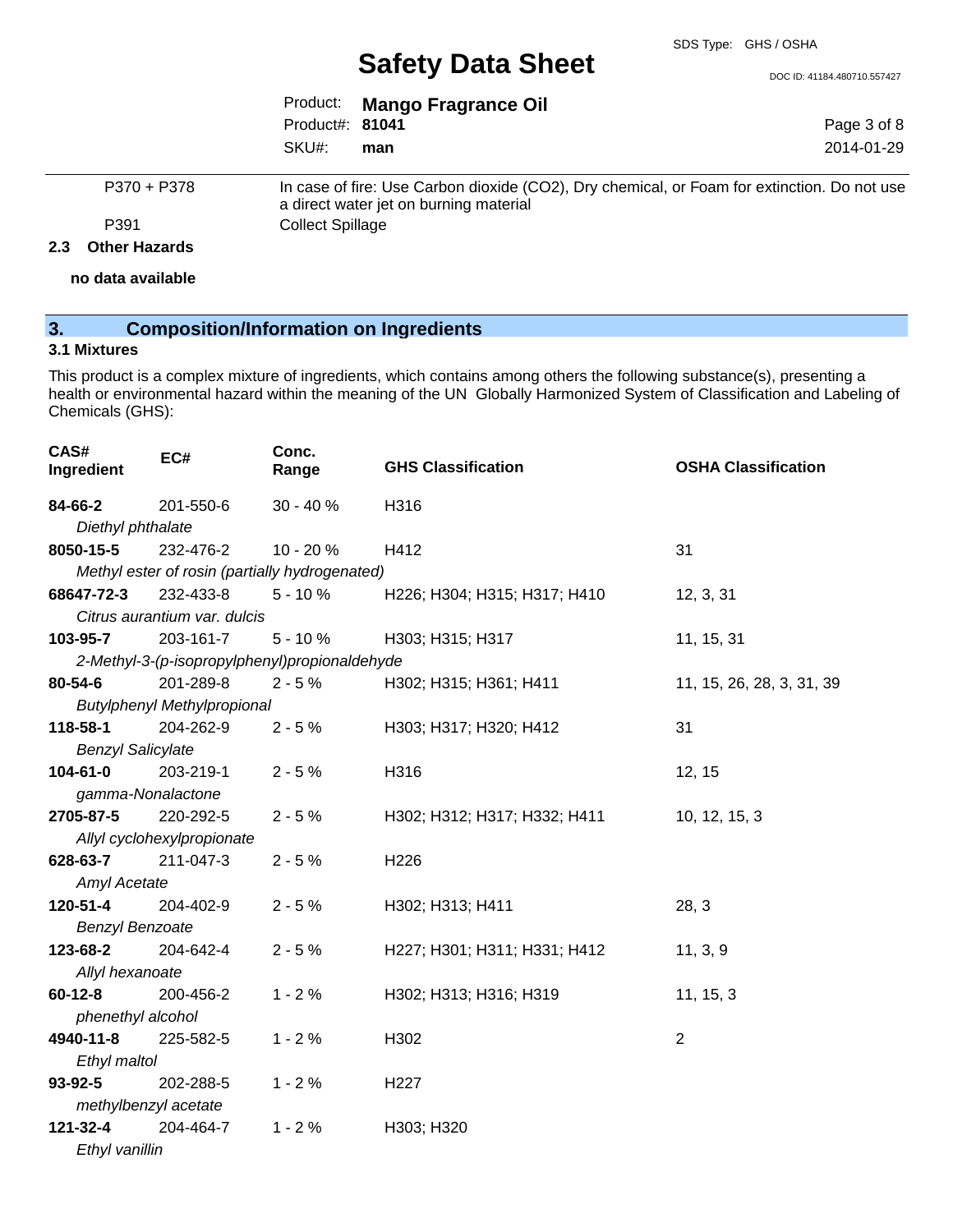SDS Type: GHS / OSHA

DOC ID: 41184.480710.557427

|                 | Product: Mango Fragrance Oil |
|-----------------|------------------------------|
| Product#: 81041 |                              |
| SKU#:           | man                          |

Page 4 of 8 2014-01-29

| <b>CAS#</b><br>Ingredient | EC#                                                     | Conc.<br>Range | <b>GHS Classification</b> | <b>OSHA Classification</b> |
|---------------------------|---------------------------------------------------------|----------------|---------------------------|----------------------------|
| 88-41-5                   | 201-828-7                                               | $1 - 2%$       | H227; H303; H316; H411    | 12, 2                      |
|                           | 2-t-Butylcyclohexyl acetate                             |                |                           |                            |
| 78-70-6                   | 201-134-4                                               | $1 - 2 \%$     | H227; H303; H315; H319    | 12, 26                     |
| Linalool                  |                                                         |                |                           |                            |
| $121 - 33 - 5$            | 204-465-2                                               | $1 - 2 \%$     | H303; H319                | 31                         |
| Vanillin                  |                                                         |                |                           |                            |
| 105-54-4                  | 203-306-4                                               | $1 - 2\%$      | H226; H316                | 11                         |
| Ethyl butyrate            |                                                         |                |                           |                            |
|                           | See Section 16 for full toy of CHS closeification codes |                |                           |                            |

Section 16 for full text of GHS classification codes

Total Hydrocarbon Content (%  $w/w$ ) = 7.03

| 4.                                              | <b>First Aid Measures</b>                                                  |                                                                                                               |
|-------------------------------------------------|----------------------------------------------------------------------------|---------------------------------------------------------------------------------------------------------------|
| <b>Description of first aid measures</b><br>4.1 |                                                                            |                                                                                                               |
|                                                 | Inhalation:                                                                | Remove from exposure site to fresh air and keep at rest.<br>Obtain medical advice.                            |
|                                                 | <b>Eye Exposure:</b>                                                       | Flush immediately with water for at least 15 minutes.<br>Contact physician if symptoms persist.               |
|                                                 | <b>Skin Exposure:</b>                                                      | Remove contaminated clothes. Wash thoroughly with water (and soap).<br>Contact physician if symptoms persist. |
|                                                 | Ingestion:                                                                 | Rinse mouth with water and obtain medical advice.                                                             |
| 4.2                                             | Most important symptoms and effects, both acute and delayed                |                                                                                                               |
|                                                 | <b>Symptoms:</b>                                                           | no data available                                                                                             |
|                                                 | Risks:                                                                     | Refer to Section 2.2 "Hazard Statements"                                                                      |
| 4.3                                             | Indication of any immediate medical attention and special treatment needed |                                                                                                               |
|                                                 | Treatment:                                                                 | Refer to Section 2.2 "Response"                                                                               |
| 5.                                              | <b>Fire-Fighting measures</b>                                              |                                                                                                               |
| 5.1                                             | <b>Extinguishing media</b>                                                 |                                                                                                               |
|                                                 | Suitable:                                                                  | Carbon dioxide (CO2), Dry chemical, Foam                                                                      |
|                                                 | Unsuitable                                                                 | Do not use a direct water jet on burning material                                                             |
|                                                 | 5.2 Special hazards arising from the substance or mixture                  |                                                                                                               |
| 5.3                                             | <b>During fire fighting:</b><br><b>Advice for firefighters</b>             | Water may be ineffective                                                                                      |
|                                                 | <b>Further information:</b>                                                | Standard procedure for chemical fires                                                                         |

#### **6. Accidental Release Measures**

#### **6.1 Personal precautions, protective equipment and emergency procedures**

Avoid inhalation and contact with skin and eyes. A self-contained breathing apparatus is recommended in case of a major spill.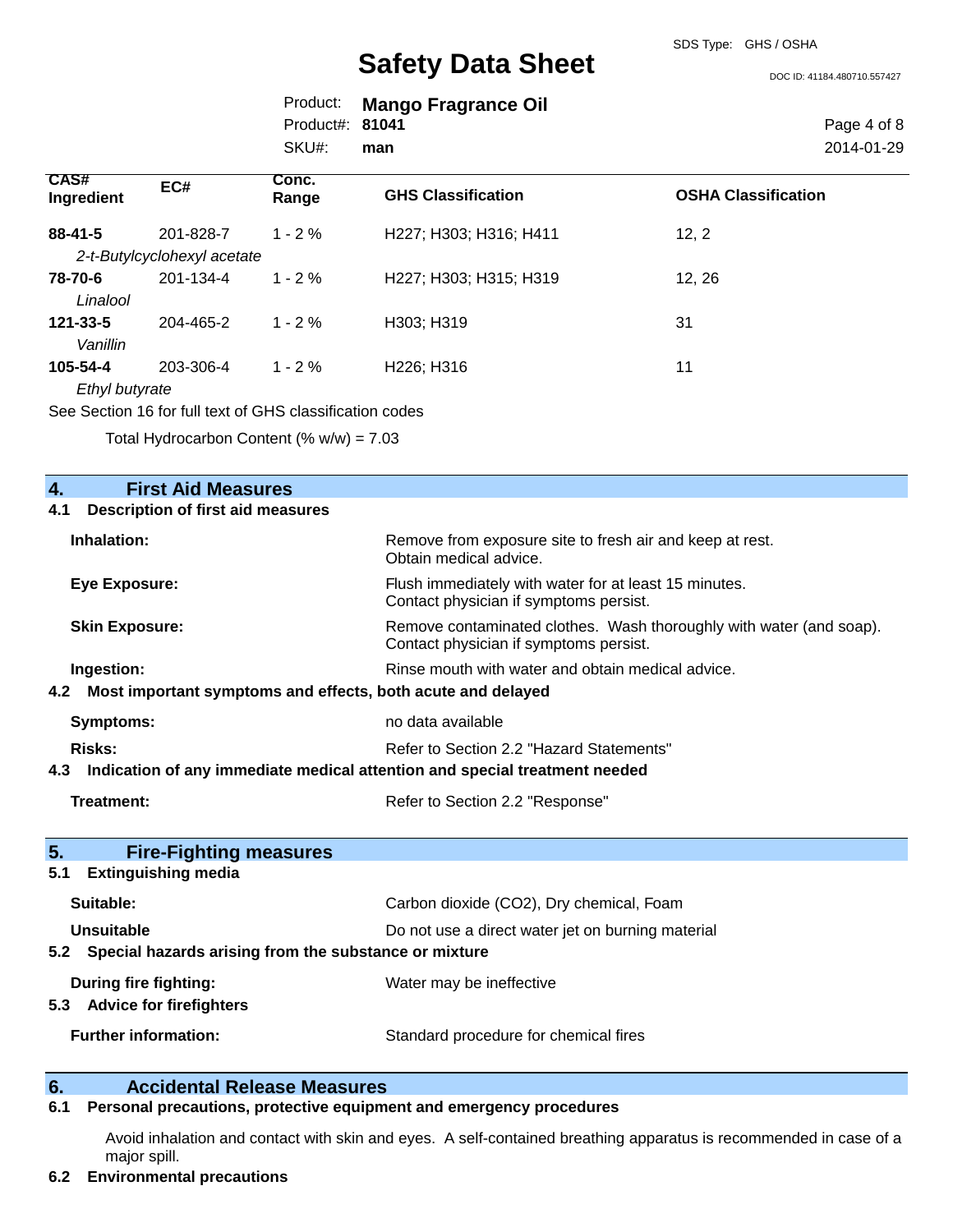DOC ID: 41184.480710.557427

|                 | Product: Mango Fragrance Oil |
|-----------------|------------------------------|
| Product#: 81041 |                              |
| SKU#: man       |                              |

Page 5 of 8 2014-01-29

Keep away from drains, soil, and surface and groundwater.

#### **6.3 Methods and materials for containment and cleaning up**

Clean up spillage promptly. Remove ignition sources. Provide adequate ventilation. Avoid excessive inhalation of vapors. Gross spillages should be contained by use of sand or inert powder and disposed of according to the local regulations.

#### **6.4 Reference to other sections**

Not Applicable

# **7.** Handling and Storage<br>**7.1** Precautions for safe handling

#### **Precautions for safe handling**

Apply according to good manufacturing and industrial hygiene practices with proper ventilation. Do not drink, eat or smoke while handling. Respect good personal hygiene.

#### **7.2 Conditions for safe storage, including any incompatibilities**

Store in a cool, dry and ventilated area away from heat sources and protected from light in tightly closed original container. Avoid plastic and uncoated metal container. Keep air contact to a minimum.

#### **7.3 Specific end uses**

No information available

#### **8. Exposure Controls/Personal Protection**

#### **8.1 Control parameters**

| <b>Exposure Limits:</b> |  |
|-------------------------|--|
|-------------------------|--|

| <b>Component</b> |                   | ACGIH | <b>ACGIH</b> | OSHA | OSHA<br>TWA ppm STEL ppm TWA ppm STEL ppm |
|------------------|-------------------|-------|--------------|------|-------------------------------------------|
| 84-66-2          | Diethyl phthalate |       |              |      |                                           |
| 628-63-7         | Amyl Acetate      | 50    | 100          | 100  |                                           |
| _ _              |                   |       |              |      |                                           |

**Engineering Controls:** Use local exhaust as needed.

#### **8.2 Exposure controls - Personal protective equipment**

| Eye protection:                | Tightly sealed goggles, face shield, or safety glasses with brow guards and side shields, etc.<br>as may be appropriate for the exposure |
|--------------------------------|------------------------------------------------------------------------------------------------------------------------------------------|
| <b>Respiratory protection:</b> | Avoid excessive inhalation of concentrated vapors. Apply local ventilation where appropriate.                                            |
| <b>Skin protection:</b>        | Avoid Skin contact. Use chemically resistant gloves as needed.                                                                           |

#### **9. Physical and Chemical Properties**

#### **9.1 Information on basic physical and chemical properties**

| Appearance:            | Conforms to Standard     |
|------------------------|--------------------------|
| Odor:                  | Conforms to Standard     |
| Color:                 | Colorless to Yellow Tint |
| Viscosity:             | Liquid                   |
| <b>Freezing Point:</b> | Not determined           |
| <b>Boiling Point:</b>  | Not determined           |
| <b>Melting Point:</b>  | Not determined           |
| <b>Flashpoint:</b>     | 160 F (71.11 C)          |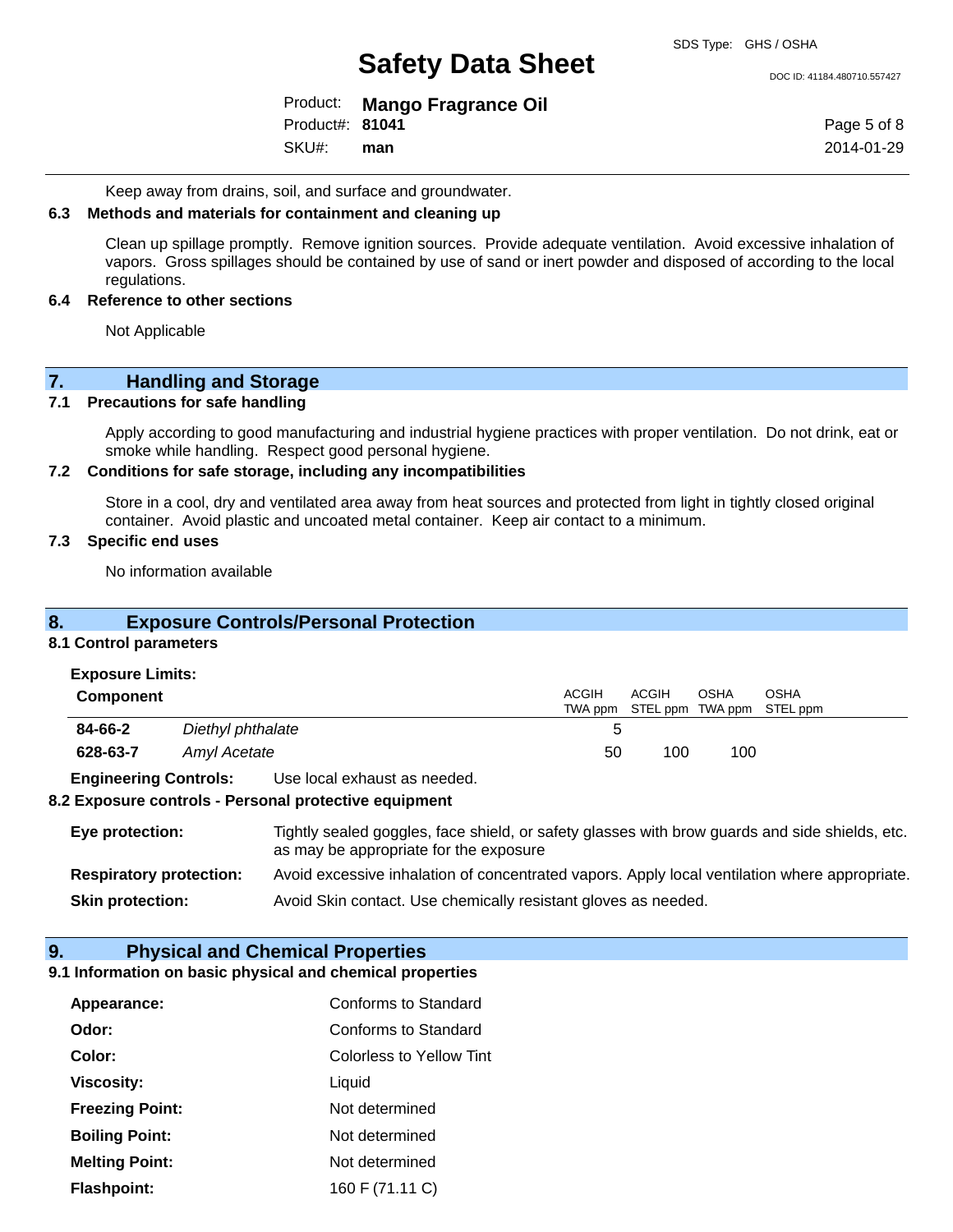DOC ID: 41184.480710.557427

|                 | Product: Mango Fragrance Oil |
|-----------------|------------------------------|
| Product#: 81041 |                              |
| SKU#:           | man                          |

Page 6 of 8 2014-01-29

| <b>Auto flammability:</b>    | Not determined |
|------------------------------|----------------|
| <b>Explosive Properties:</b> | None Expected  |
| <b>Oxidizing properties:</b> | None Expected  |
| Vapor Pressure (mmHg@20 C):  | 0.3245         |
| %VOC:                        | 14.5188        |
| Specific Gravity @ 25 C:     | 1.0220         |
| Density $@25C$ :             | 1.0190         |
| Refractive Index @ 25 C:     | 1.4950         |
| Soluble in:                  |                |

### **10. Stability and Reactivity**

| 10.1 Reactivity                         | None                                               |
|-----------------------------------------|----------------------------------------------------|
| <b>10.2 Chemical stability</b>          | Stable                                             |
| 10.3 Possibility of hazardous reactions | None known                                         |
| 10.4 Conditions to avoid                | None known                                         |
| 10.5 Incompatible materials             | Strong oxidizing agents, strong acids, and alkalis |
| 10.6 Hazardous decomposition products   | None known                                         |

#### **11. Toxicological Information**

**11.1 Toxicological Effects**

| <b>Acute toxicity - Oral</b>                       | (LD50: 2,680.79) May be harmful if swallowed             |
|----------------------------------------------------|----------------------------------------------------------|
| <b>Acute toxicity - Dermal</b>                     | (LD50: 3,163.28) May be harmful in contact with skin     |
| <b>Acute toxicity - Inhalation</b>                 | (LC50: 9.52) Toxic if inhaled                            |
| <b>Skin corrosion / irritation</b>                 | Causes skin irritation                                   |
| Serious eye damage / irritation                    | Causes serious eye irritation                            |
| <b>Respiratory sensitization</b>                   | Not classified - the classification criteria are not met |
| <b>Skin sensitization</b>                          | May cause an allergic skin reaction                      |
| <b>Germ cell mutagenicity</b>                      | Not classified - the classification criteria are not met |
| Carcinogenicity                                    | Not classified - the classification criteria are not met |
| <b>Reproductive toxicity</b>                       | Suspected of damaging fertility or the unborn child      |
| Specific target organ toxicity - single exposure   | Not classified - the classification criteria are not met |
| Specific target organ toxicity - repeated exposure | Not classified - the classification criteria are not met |
| <b>Aspiration hazard</b>                           | Not classified - the classification criteria are not met |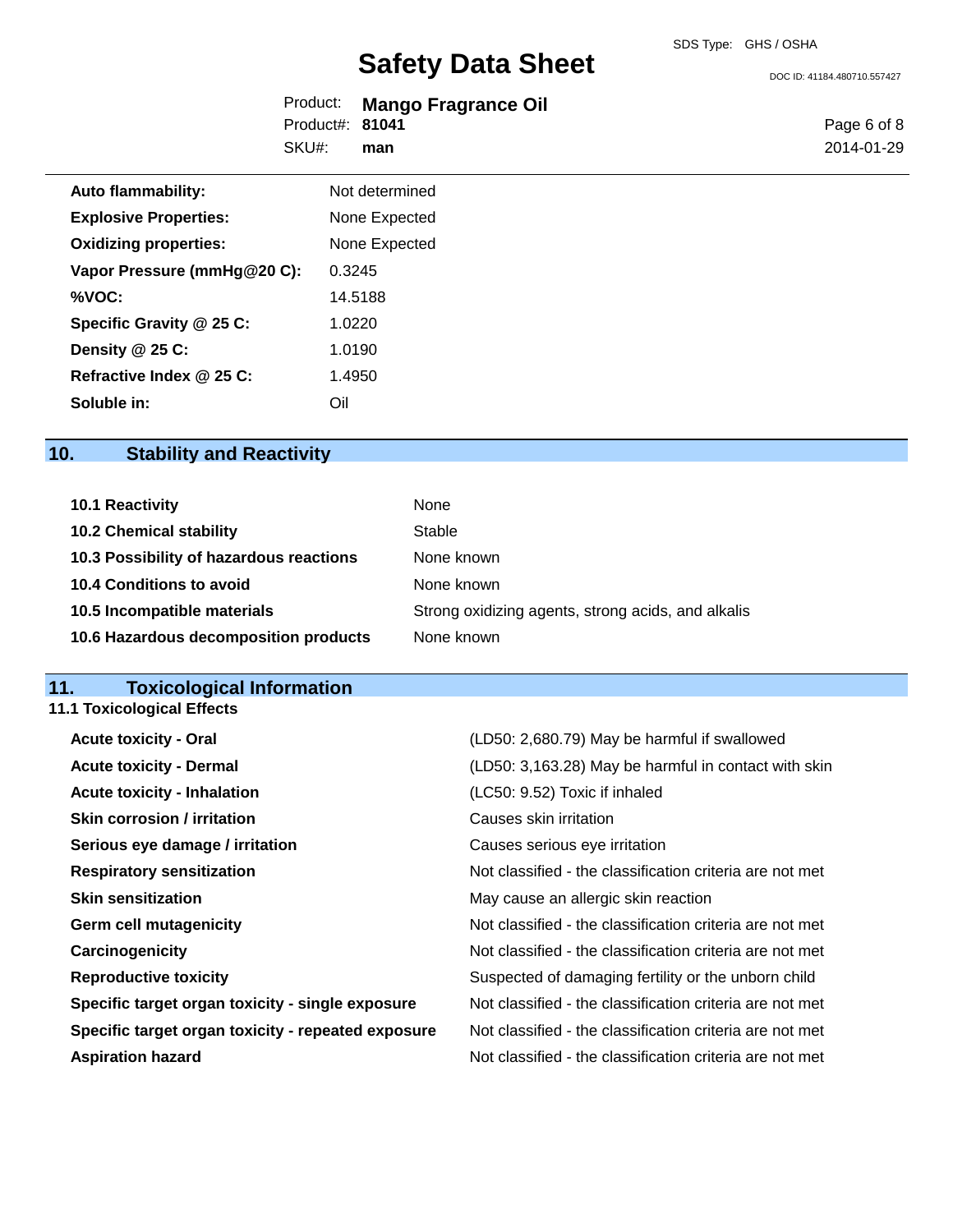DOC ID: 41184.480710.557427

|                        | Product: Mango Fragrance Oil |
|------------------------|------------------------------|
| Product#: <b>81041</b> |                              |

SKU#: **man** Page 7 of 8 2014-01-29

| 12.<br><b>Ecological Information</b> |                                                 |
|--------------------------------------|-------------------------------------------------|
| <b>12.1 Toxicity</b>                 |                                                 |
| <b>Acute acquatic toxicity</b>       |                                                 |
| <b>Chronic acquatic toxicity</b>     | Toxic to aquatic life with long lasting effects |
| <b>Toxicity Data on soil</b>         | no data available                               |
| <b>Toxicity on other organisms</b>   | no data available                               |
| 12.2 Persistence and degradability   | no data available                               |
| 12.3 Bioaccumulative potential       | no data available                               |
| 12.4 Mobility in soil                | no data available                               |
| 12.5 Other adverse effects           | no data available                               |

#### **13. Disposal Conditions**

#### **13.1 Waste treatment methods**

Do not allow product to reach sewage systems. Dispose of in accordance with all local and national regulations. Send to a licensed waste management company.The product should not be allowed to enter drains, water courses or the soil. Do not contaminate ponds, waterways or ditches with chemical or used container.

### **14. Transport Information**

| <b>Regulator</b><br>U.S. DOT (Non-Bulk)<br><b>Chemicals NOI</b>         |            | <b>Class</b> | <b>Pack Group</b><br>Not Regulated - Not Dangerous Goods | <b>Sub Risk</b> | UN-nr.        |
|-------------------------------------------------------------------------|------------|--------------|----------------------------------------------------------|-----------------|---------------|
| <b>ADR/RID (International Road/Rail)</b>                                |            |              |                                                          |                 |               |
| <b>Environmentally Hazardous</b><br>Liquid, n.o.s.                      | Substance. | 9            | Ш                                                        |                 | <b>UN3082</b> |
| <b>IATA (Air Cargo)</b>                                                 |            |              |                                                          |                 |               |
| <b>Environmentally Hazardous</b><br>Liquid, n.o.s.<br><b>IMDG (Sea)</b> | Substance. | 9            | Ш                                                        |                 | <b>UN3082</b> |
| <b>Environmentally Hazardous</b><br>Liquid, n.o.s.                      | Substance. | 9            | Ш                                                        |                 | <b>UN3082</b> |

| 15.                                      | <b>Regulatory Information</b>              |                         |                                                 |                                                              |
|------------------------------------------|--------------------------------------------|-------------------------|-------------------------------------------------|--------------------------------------------------------------|
| <b>U.S. Federal Regulations:</b>         |                                            |                         |                                                 |                                                              |
|                                          | <b>TSCA (Toxic Substance Control Act):</b> |                         |                                                 | All components of the substance/mixture are listed or exempt |
| 40 CFR(EPCRA, SARA, CERCLA and CAA)      |                                            |                         | This product contains the following components: |                                                              |
| 84-66-2                                  |                                            |                         | $201 - 550 - 6$ 30 - 40 %                       | Diethyl phthalate                                            |
|                                          | 628-63-7                                   | $211 - 047 - 3$ 2 - 5 % |                                                 | Amyl Acetate                                                 |
| <b>U.S. State Regulations:</b>           |                                            |                         |                                                 |                                                              |
| <b>California Proposition 65 Warning</b> |                                            |                         | No Warning required                             |                                                              |